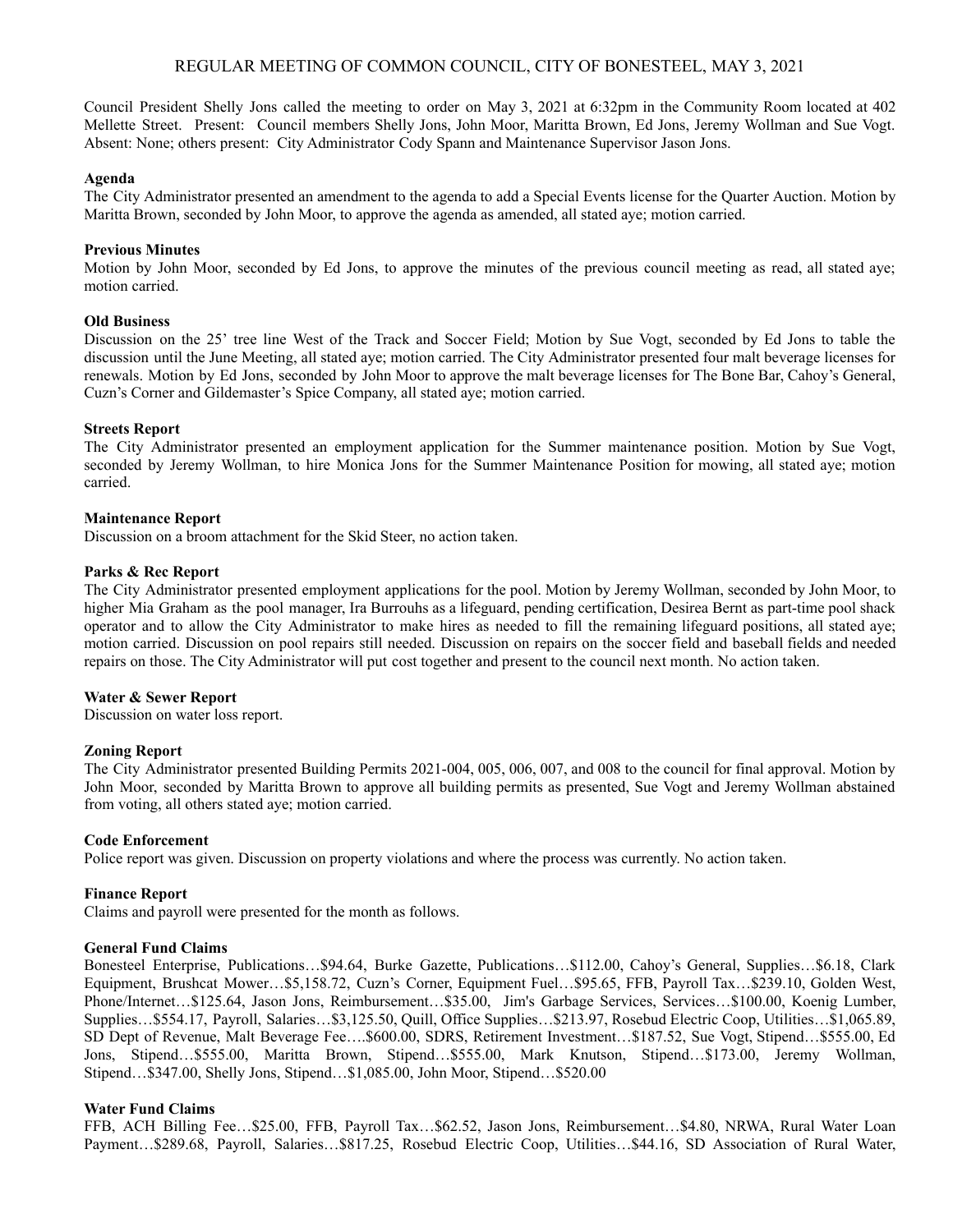Annual Fee…\$192.50, SD Dept of Health, Water Testing fee…\$15.00, SDRS, Retirement Investment…\$49.04, TCWUD, Water…\$2,654.37, US Bank, DW SRF Loan Payment…\$5,439.50

#### **Sewer Fund Claims**

FFB, Payroll Tax…\$62.52, Payroll, Salaries…\$817.25, SD Association of Rural Water, Annual Fee…\$192.50, SDRS, Retirement Investment…\$49.04, US Bank, CW SRF Loan Payment…\$4,844.47

Motion by Sue Vogt, seconded by Ed Jons, to approve payment of monthly bills and pay roll, all stated aye; motion carried.

#### **Adjourn – Sine Die**

Motion by Maritta Brown, seconded by Ed Jons to adjourn as old council at 8:00pm, all stated aye; motion carried.

#### **Opening of New Meeting and Council**

Council President Shelly Jons called the new council into order at 8:01pm at the Community Room located at 402 Mellette St. Present: Council members Shelly Jons, Jeremy Wollman, John Moor, Maritta Brown, Ed Jons and Sue Vogt. Absent: None; Others present: City Administrator Cody Spann and Maintenance Supervisor Jason Jons

## **Appointments of Alderperson's**

Council President Shelly Jons appointed Sue Vogt as Alderperson I of Ward I for one year, Ed Jons as Alderperson II of Ward I and John Moor as Alderperson II Ward III for one year. The Mayor position will remain vacant until a later date. Motion by Jeremy Wollman, seconded by Sue Vogt to approve the appointments of Alderpersons, all stated aye; motion carried. The oath of office was read and signed by the council members.

#### **Official City Appointments**

Council President Shelly Jons appointed the Bonesteel Enterprise as the official City Newspaper, First Fidelity Bank, Bonesteel Branch, as the official City Bank, Rachelle Norberg as the official City Attorney, Cody Spann as the City Administrator/Finance Officer and Chief of Police, Ed Jons and John Moor as the streets committee, Jeremy Wollman and John Moor as the maintenance committee, Sue Vogt and Ed Jons as the parks and rec committee, Jeremy Wollman and Shelly Jons as the water and sewer committee, Shelly Jons and Maritta Brown as finance committee, Sue Vogt and Maritta Brown as zoning committee, and Shelly Jons and Ed Jons as code enforcement committee. Motion by John Moor, seconded by Maritta Brown to approve the appointments as stated, all stated aye; motion carried.

#### **Election of Council Officers**

Motion by Sue Vogt, seconded by Jeremy Wollman to nominate Shelly Jons as Council President and John Moor as Council Vice President and to cease all other nominations, all stated aye; motion carried.

## **New Business**

Discussion on the hourly pay rate for the summer employments. Motion by Jeremy Wollman, seconded by Maritta Brown to set the summer employment rates as follows; Summer Maintenance \$11.00 per hour, Pool Manager \$13.00 per hour, Lifeguard and part-time pool shack operator \$10.00 per hour, all stated aye; motion carried. Discussion on the Fire Department putting on a Pickup Pull north of town on Alumni weekend, no action taken. Discussion on the City owned property that is to be put up for haying and farming land bids, the City Administrator will put together a list of properties and advertise for bids on land when required. The City Administrator presented a Special Events license for the Quarter Auction to be on May 27, 2021; motion by Jeremy Wollman, seconded by Sue Vogt, to approve the Special Events license, all stated aye; motion carried.

The city would like to recognize all the local fire fighters and ambulance personnel that are current as of May 1, 2021 which Fire Fighters are: Barron Andrews, Chad Bentz, Jacob Bentz, Eric Bruinsma, Daniel Cahoy, Tucker Dummer, Greg Hausmann, Jason Hausmann, Bob Hausmann Jr., Keith Hovorka, Anton Jensen, Jason Jons, John Peck, Corby Sachtjen, Gene Schmitz, Joe Sheldon, Cody Spann, Tony Vogt and Leroy Wolf. Ambulance personnel are: Jeff Pistulka, Laurie Pistulka, Tami Jons, Marc Schmitz, Tony Vogt, Tina Dummer, Mare Janousek, Lynne Bentz, Sherry Jensen, Ashley Pelc, Corby Sachtjen, Kelby Strand, and ambulance drivers are Tucker Dummer, Barron Andrews, Brady Pavel, Bob Hausmann Jr., Kathy Cahoy, Chad Bentz, Greg Hausmann, Lance Schmitz, Daniel Cahoy, and Cody Spann. Thank you for your commitment and selfless service to the community.

#### **Meeting Date**

The next council meeting will be held on Monday June 7, 2021 at 6:30pm at the community room located at 402 Mellette Street.